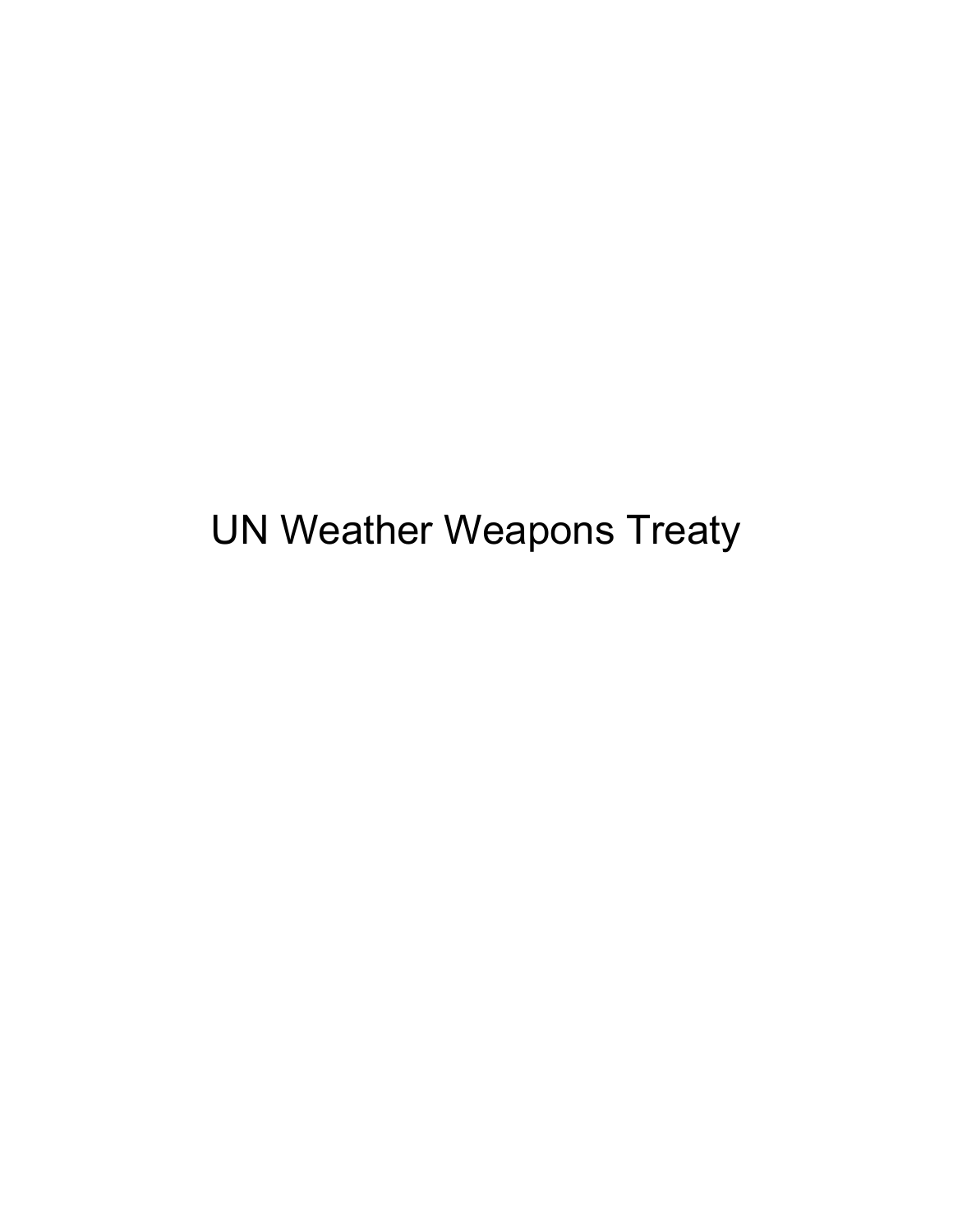# CONVENTION ON THE PROHIBITION OF MILITARY OR ANY OTHER HOSTILE USE OF ENVIRONMENTAL MODIFICATION TECHNIQUES

Adopted by Resolution 31/72 of the United Nations General Assembly on 10 December 1976. The Convention was opened for signature at Geneva on 18 May 1977.

TEXT PUBLISHED IN: United Nations General Assembly Resolution 31/72, Annex; see Official Records of the General Assembly, Thirty-first Session, Supplement No. 39 (A/31/39), pp. 37-38. International Legal Materials, Vol. XVI, No. 1, January 1977, pp. 88-94 (Engl.); World Armaments and Disarmament, SIPRI Yearbook 1978, London 1978, pp. 392-397 (Engl.); Shindler & Toman, eds., "The Laws of Armed Conflicts."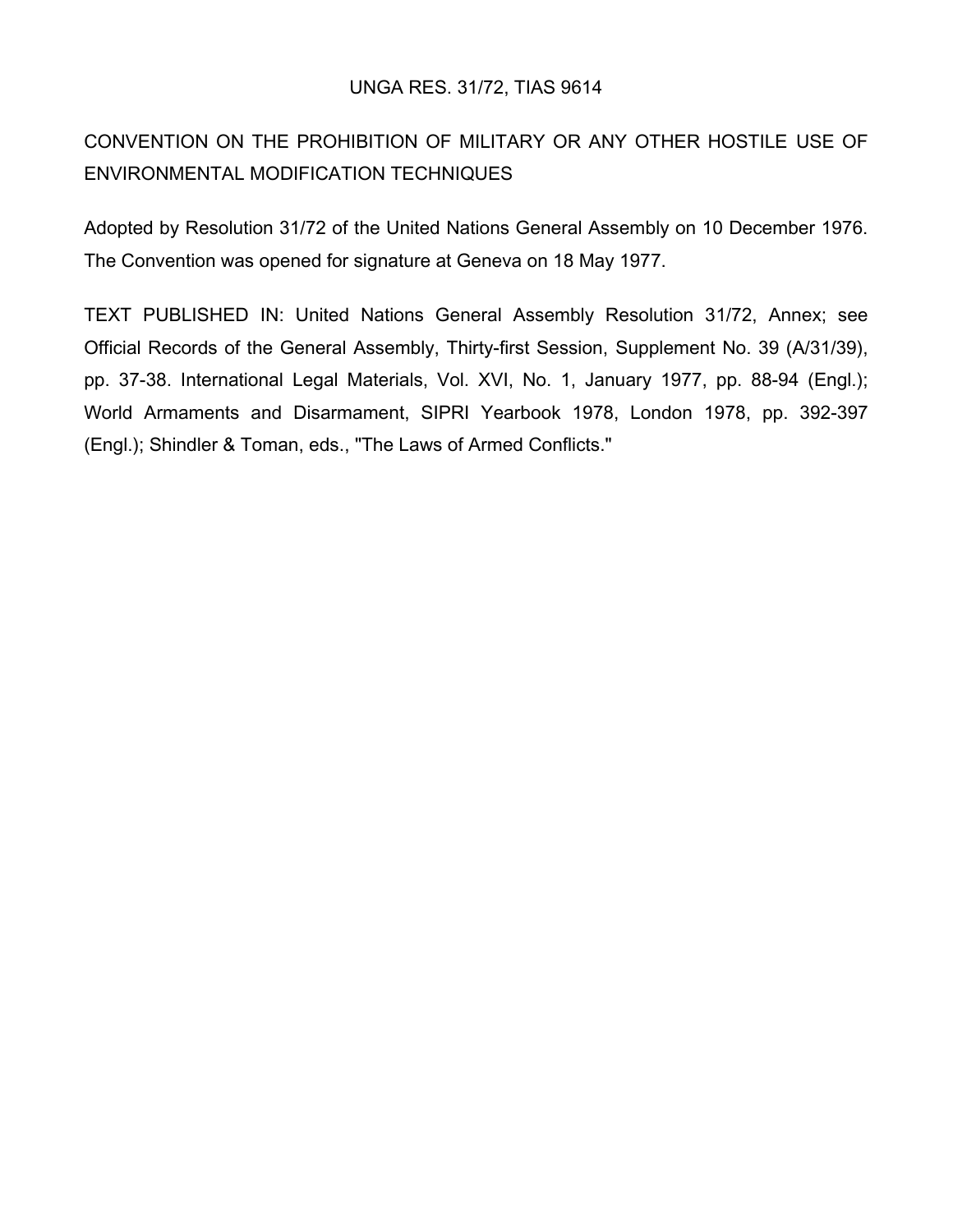The States Parties to this Convention,

Guided by the interest of consolidating peace, and wishing to contribute to the cause of halting the arms race, and of bringing about general and complete disarmament under strict and effective international control, and of saving mankind from the danger of using new means of warfare,

Determined to continue negotiations with a view to achieving effective progress towards further measures in the field of disarmament,

Recognizing that scientific and technical advances may open new possibilities with respect to modification of the environment,

Recalling the Declaration of the United Nations Conference on the Human Environment, adopted at Stockholm on 16 June 1972,

Realizing that the use of environmental modification techniques for peaceful purposes could improve the interrelationship of man and nature and contribute to the preservation and improvement of the environment for the benefit of present and future generations,

Recognizing, however, that military or any other hostile use of such techniques could have effects extremely harmful to human welfare,

Desiring to prohibit effectively military or any other hostile use of environmental modification techniques in order to eliminate the dangers to mankind from such use, and affirming their willingness to work towards the achievement of this objective,

Desiring also to contribute to the strengthening of trust among nations and to the further improvement of the international situation in accordance with the purposes and principles of the Charter of the United Nations,

Have agreed as follows: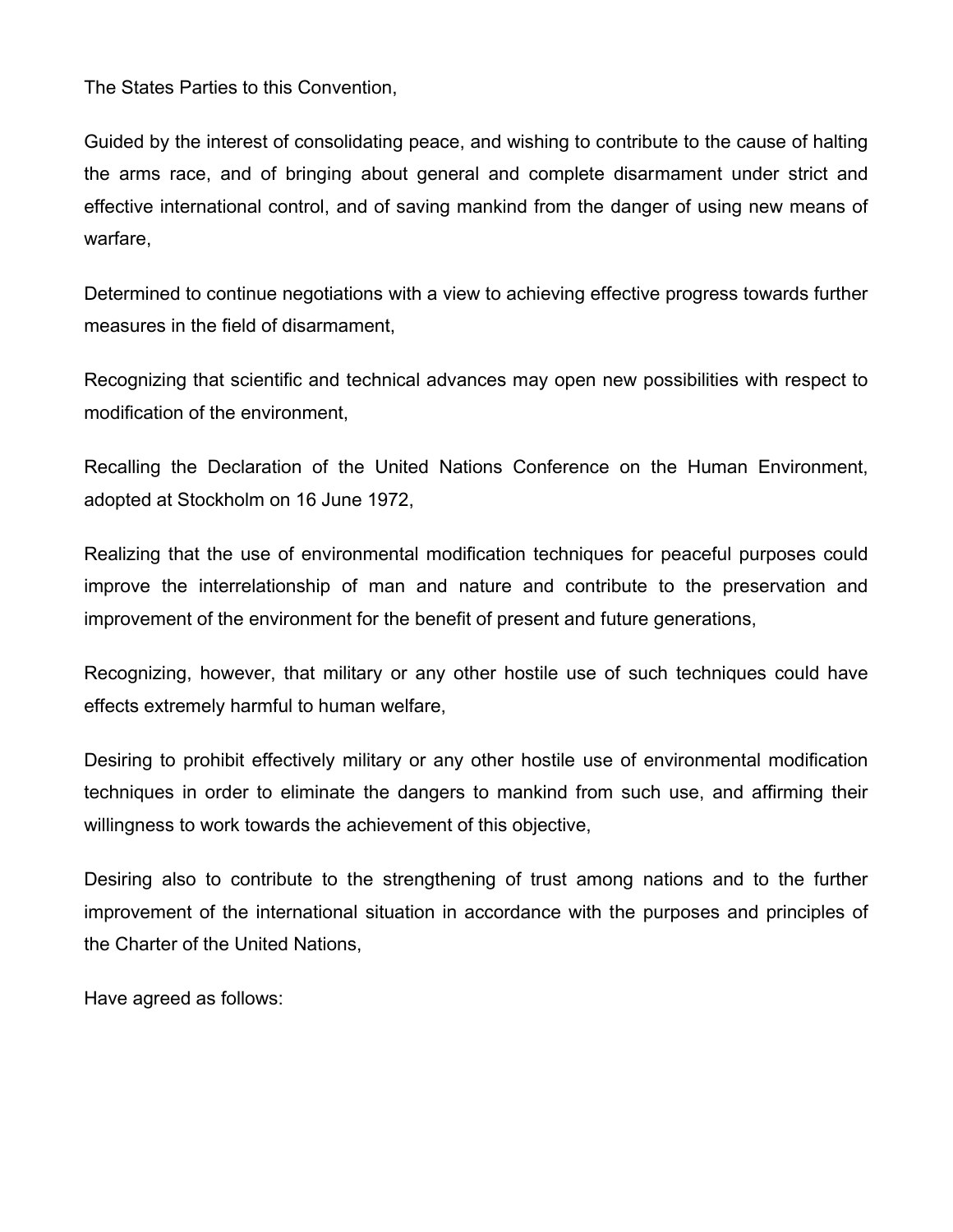## ARTICLE I

1. Each State Party to this Convention undertakes not to engage in military or any other hostile use of environmental modification techniques having widespread, long-lasting or severe effects as the means of destruction, damage or injury to any other State Party.

2. Each State Party to this Convention undertakes not to assist, encourage or induce any State, group of States or international organization to engage in activities contrary to the provisions of paragraph 1 of this article.

#### **ARTICLE II**

As used in article 1, the term "environmental modification techniques" refers to any technique for changing - through the deliberate manipulation of natural processes--the dynamics, composition or structure of the Earth, including its biota, lithosphere, hydrosphere and atmosphere, or of outer space.

#### ARTICLE III

1. The provisions of this Convention shall not hinder the use of environmental modification techniques for peaceful purposes and shall be without prejudice to the generally recognized principles and applicable rules of international law concerning such use.

2. The States Parties to this Convention undertake to facilitate, and have the right to participate in, the fullest possible exchange of scientific and technological information on the use of environmental modification techniques for peaceful purposes. States Parties in a position to do so shall contribute, alone or together with other States or international organizations, to international economic and scientific co-operation in the preservation, improvement and peaceful utilization of the environment, with due consideration for the needs of the developing areas of the world.

## ARTICLE IV

Each State Party to this Convention undertakes to take any measures it considers necessary in accordance with its constitutional processes to prohibit and prevent any activity in violation of the provisions of the Convention anywhere under its jurisdiction or control.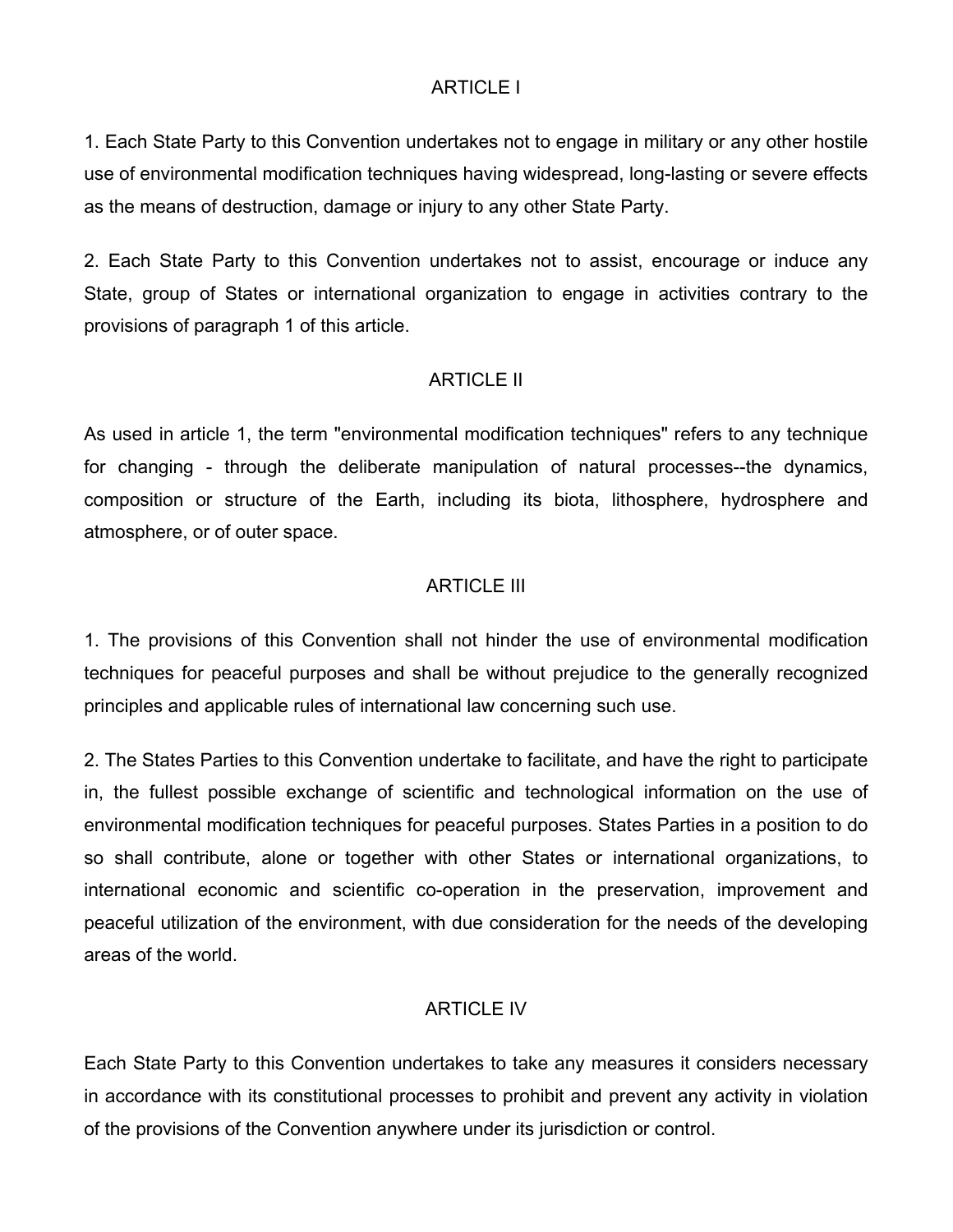## ARTICLE V

1. The States Parties to this Convention undertake to consult one another and to co-operate in solving any problems which may arise in relation to the objectives of, or in the application of the provisions of, the Convention. Consultation and co-operation pursuant to this article may also be undertaken through appropriate international procedures within the framework of the United Nations and in accordance with its Charter. These international procedures may include the services of appropriate international organizations, as well as of a Consultative Committee of Experts as provided for in paragraph 2 of this article.

2. For the purposes set forth in paragraph 1 of this article, the Depositary shall within one month of the receipt of a request from any State Party to this Convention, convene a Consultative Committee of Experts. Any State Party may appoint an expert to the Committee whose functions and rules of procedure are set out in the annex which constitutes an integral part of this Convention. The Committee shall transmit to the Depositary a summary of its findings of fact, incorporating all views and information presented to the Committee during its proceedings. The Depositary shall distribute the summary to all States Parties.

3. Any State Party to this Convention which has reason to believe that any other State Party is acting in breach of obligations deriving from the provisions of the Convention may lodge a complaint with the Security Council of the United Nations. Such a complaint should include all relevant information as well as all possible evidence supporting ItS validity.

4. Each State Party to this Convention undertakes to cooperate in carrying out any investigation which the Security Council may initiate, in accordance with the provisions of the Charter of the United Nations, on the basis of the complaint received by the Council. The Security Council shall inform the States Parties of the results of the investigation.

5. Each State Party to this Convention undertakes to provide or support assistance, in accordance with the provisions of the Charter of the United Nations, to any State Party which so requests, if the Security Council decides that such Party has been harmed or is likely to be harmed as a result of violation of the Convention.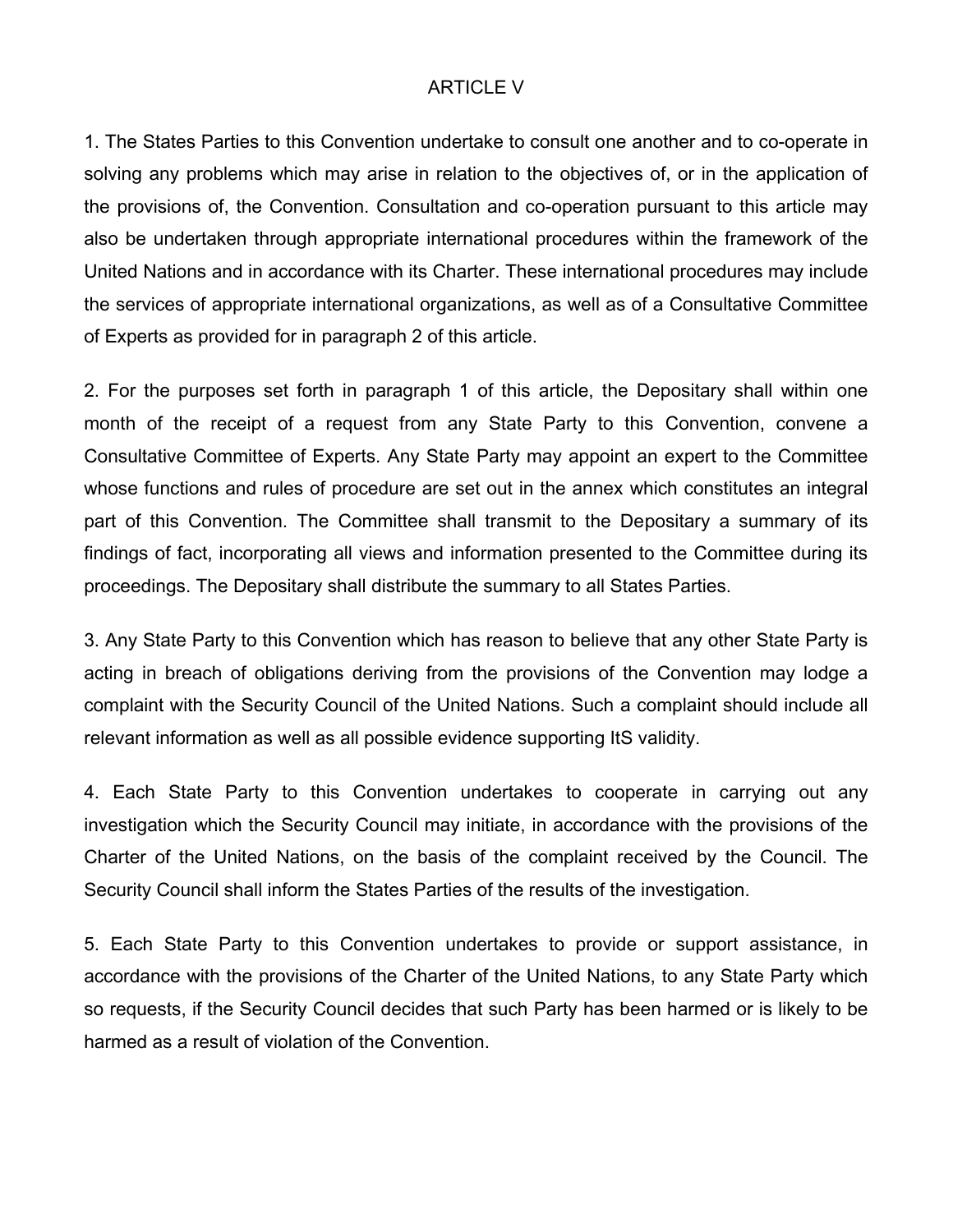# ARTICLE VI

1. Any State Party to this Convention may propose amendments to the Convention. The text of any proposed amendment shall be submitted to the Depositary, who shall promptly circulate it to all States Parties.

2. An amendment shall enter into force for all States Parties to this Convention which have accepted it, upon the deposit with the Depositary of instruments of acceptance by a majority of States Parties. Thereafter it shall enter into force for any remaining State Party on the date of deposit of its instrument of acceptance.

## ARTICLE VII

This Convention shall be of unlimited duration.

# ARTICLE VIII

1. Five years after the entry into force of this Convention, a conference of the States Parties to the Convention shall be convened by the Depositary at Geneva, Switzerland. The conference shall review the operation of the Convention with a view to ensuring that its purposes and provisions are being realized, and shall in particular examine the effectiveness of the provisions of paragraph 1 of article I in eliminating the dangers of military or any other hostile use of environmental modification techniques.

2. At intervals of not less than five years thereafter, a majority of the States Parties to this Convention may obtain, by submitting a proposal to this effect to the Depositary, the convening of a conference with the same objectives.

3. If no conference has been convened pursuant to paragraph 2 of this article within ten years following the conclusion of a previous conference, the Depositary shall solicit the views of all States Parties to this Convention concerning the convening of such a conference. If one third or ten of the States Parties, whichever number is less, respond affirmatively, the Depositary shall take immediate steps to convene the conference.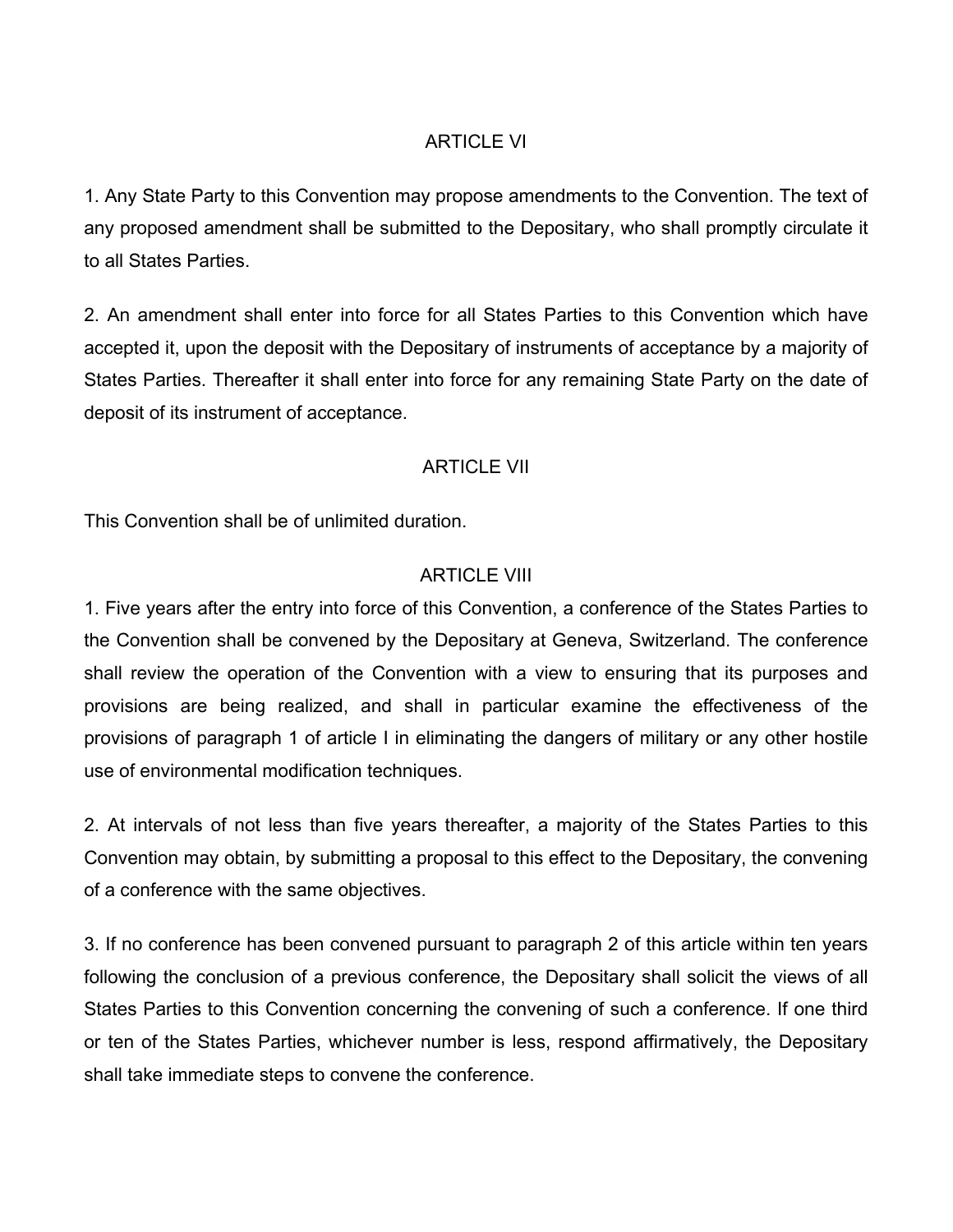# ARTICLE IX

1. This Convention shall be open to all States for signature. Any State which does not sign the Convention before its entry into force in accordance with paragraph 3 of this article may accede to it at any time.

2. This Convention shall be subject to ratification by signatory States. Instruments of ratification or accession shall be deposited with the Secretary-General of the United Nations.

3. This Convention shall enter into force upon the deposit of instruments of ratification by twenty Governments in accordance with paragraph 2 of this article.

4. For those States whose instruments of ratification or accession are deposited after the entry into force of this Convention, it shall enter into force on the date of the deposit of their instruments of ratification or accession.

5. The Depositary shall promptly inform all signatory and acceding States of the date of each signature, the date of deposit of each instrument of ratification or accession and the date of the entry into force of this Convention and of any amendments thereto, as well as of the receipt of other notices.

6. This Convention shall be registered by the Depositary in accordance with Article 102 of the Charter of the United Nations.

# ARTICLE X

This Convention, of which the Arabic, Chinese, English, French, Russian and Spanish texts are equally authentic, shall be deposited with the Secretary-General of the United Nations, who shall send duly certified copies thereof to the Governments of the signatory and acceding States.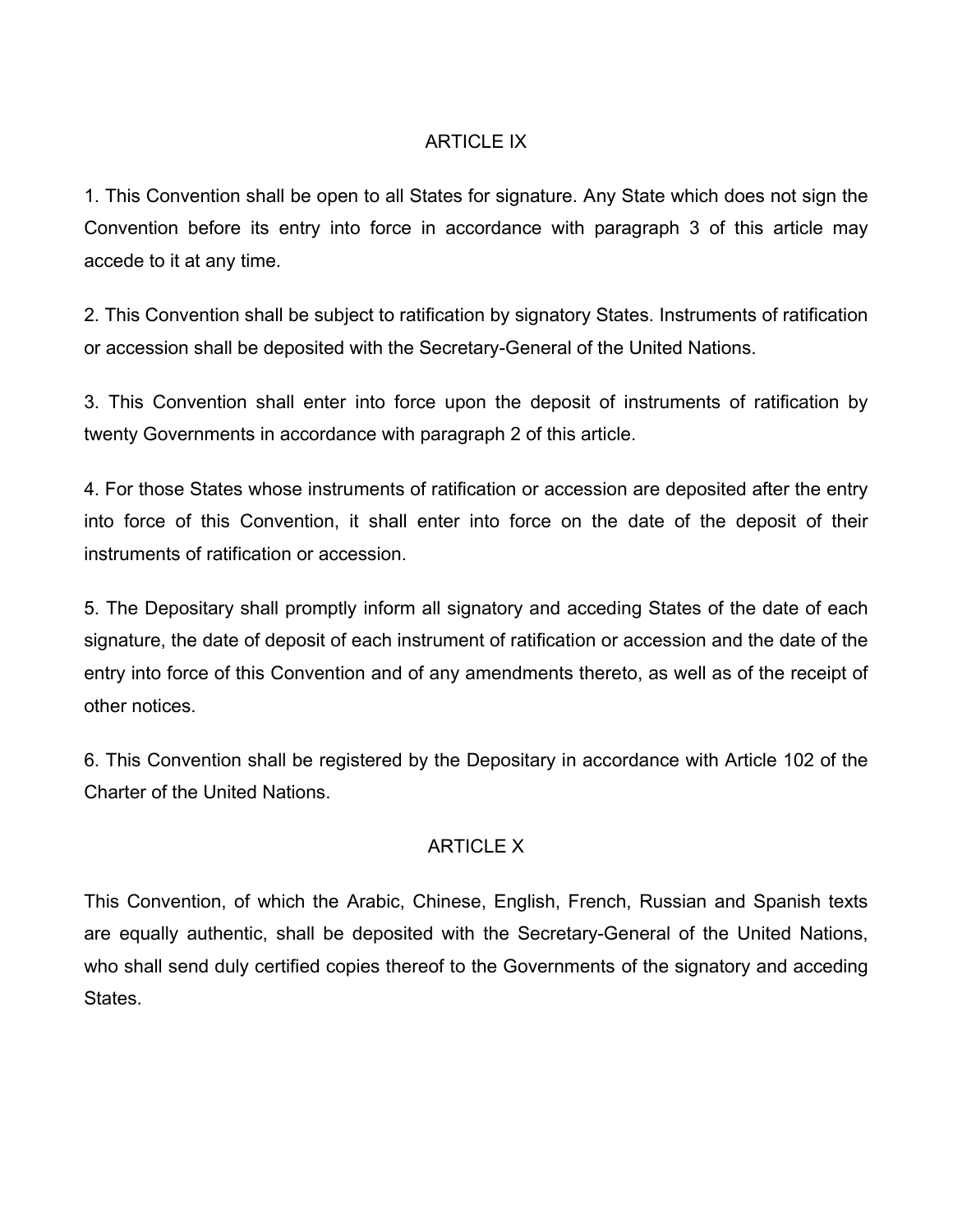IN WITNESS WHEREOF, the undersigned, being duly authorized thereto, have signed this Convention

Done at Geneva, on the 18 day of May 1977.

(Here follows signatures)